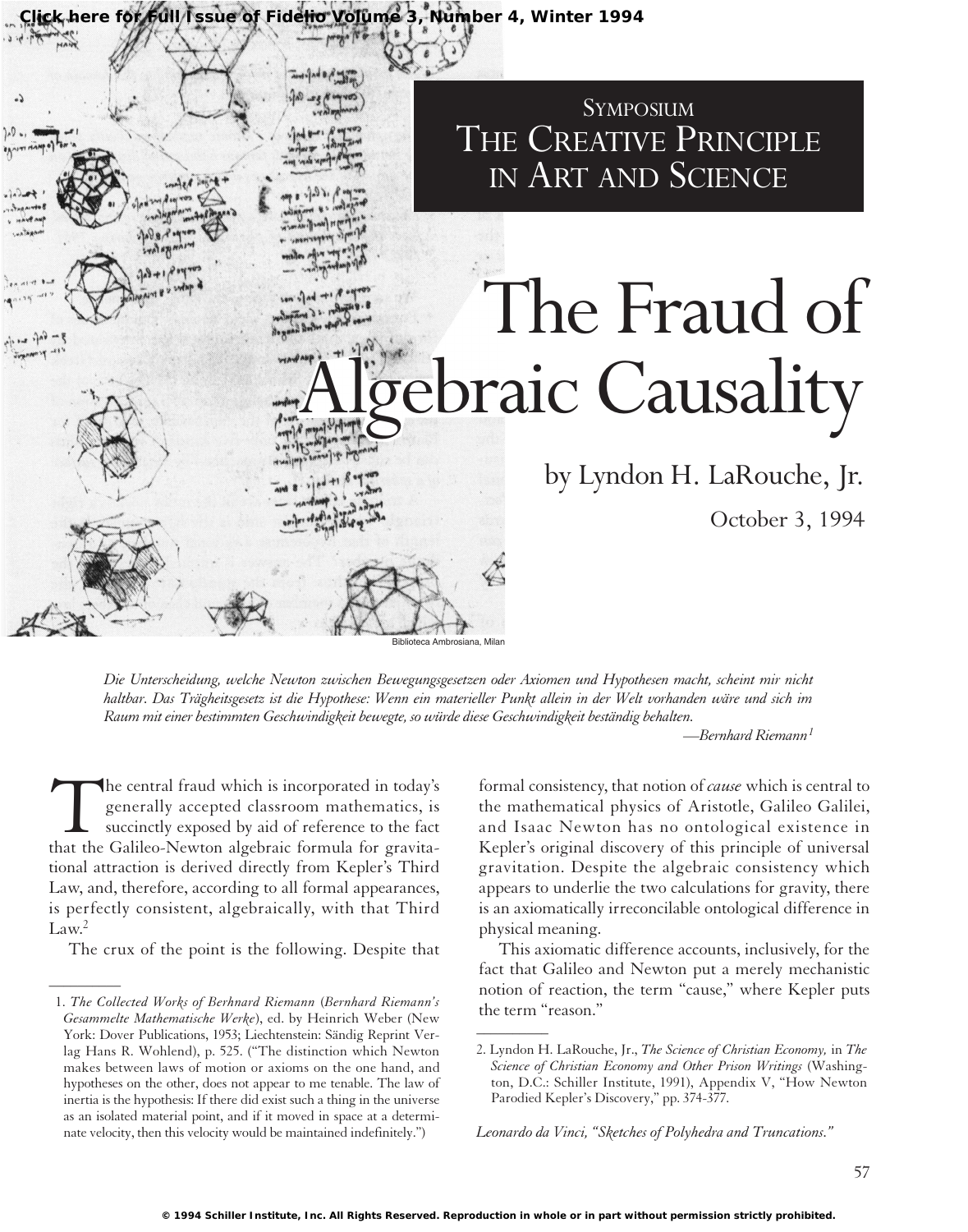Examining this paradox leads us directly to the most profound, persisting conflict within mathematical physics as taught throughout the recent four centuries. Close examination of that paradox will show, that the origin of the issue is the fact that all modern Aristotelians, and other philosophical materialists, $3$  either deny the existence of creativity, or, like René Descartes and Immanuel Kant, relegate its existence to the unintelligible domains of superstition: either Kantian "intuitionism" or, in the extreme of the Orphic cult's heritage, a gnostic's *deus ex machina.*

The crucial issue to be considered here, is Galileo's twofold violation of those most fundamental principles of the scientific method which had been employed by all leading discoverers during the preceding two millennia. To wit, *firstly,* Galileo violates the principle of scientific rigor established by Plato's Academy at Athens: the principle by means of which Plato, and also his students and collaborators Eudoxus and Theaetetus, demonstrated the existence of a class of magnitudes called "incommensurables," the which could not be derived from rational numbers. *Secondly,* Galileo falls prey to the fallacy of "scientific objectivity"; he recklessly and foolishly disregards the central principle of Plato's Socratic method: *there can be no competent method of knowledge of the universe which does not account adequately for the existence of the act of valid discovery of a new principle by the knower.*<sup>4</sup>

Those two, fundamental, axiomatic blunders of method by Paolo Sarpi's protégés Galileo and Francis Bacon, permeate all the distinctive features of the work of Galileo, Descartes, and Newton. These are the characteristic, hereditary flaws of generally accepted classroom mathematics today. Examination of those two cited, commonplace axiomatic blunders of accepted classroom and textbook practice, serves here as the appropriate basis for examining the fallacy in the popular notion of "causality."

## The Principles of Scientific Method

Within the internal history of science to date, there are three types of axiomatic issues implicitly posed by contrasting Kepler and Galileo on the notion of causality:

- 1. *The axiomatic issues of method belonging to the domain of formal mathematics (geometry).*
- 2. *The axiomatic issues of Platonic method implicitly posed by Bernhard Riemann's famous habilitation dissertation on the subject of the hypotheses which underlie geometry.*<sup>5</sup>
- 3. *The epistemological issue which this present writer solved, from the standpoint of physical economy, during 1951- 1952.*<sup>6</sup>

We summarize each type of the issues in sequence.

For our purposes here, the relevant axiomatic issues of formal (e.g., mathematical) method are illustrated by selecting two famous examples from the Classical Greek geometry of Plato's School of Athens: (1) The case of the hypotenuse of the 3,4,5 triangle; and (2) The derivation of the Golden Section from the construction of a proof for Plato's argument, that only five kinds of regular solids can be constructed as circumscribed by *the interior surface of a spherical shell.*<sup>7</sup>

A triangle whose sides are in the ratios 3,4,5, is a right triangle whose longest side is the hypotenuse. Is the length of that hypotenuse a rational number, or a quadratic number? The answer is implied by restating the proposition, thus: from the standpoint of algebra, the hypotenuse is a member of a general class of numbers  $|a|_i$ , which are equal to

$$
[ (b_i^2 + c_i^2)^{1/2}, \quad |a| < (|b| + |c|) ].
$$

 $\overline{\phantom{a}}$ 

It belongs to a class of quadratic magnitudes, which the Classical Greeks included among the "incommensurables."

That solution is clear only from the standpoint of geometry, if not so clear from the standpoint of a modernist number theory or algebra.<sup>8</sup> From the standpoint of the methods of geometry, two magnitudes cannot be termed "congruent" merely on the basis of evidence that their agreement appears to lie within less than some

<sup>3.</sup> The inclusion of the Aristotle of his *Organon* among the materialists here, is no mistake. *Philosophical materialism* is any dogma which is consistent with the axiomatic assumption that ontological knowledge of the actual world is based upon acceptance of formal consistency among nominal definitions of sense-perception, excluding ideas. Thus, all anti-Platonists are intrinsically *materialists:* Eleatics, sophists, Aristotelians, empiricists, positivists, etc.

<sup>4.</sup> This is also the Christian Platonist's method of *docta ignorantia,* associated with Nicolaus of Cusa's De Docta Ignorantia and later writings.

<sup>5.</sup> Bernhard Riemann, "*Über die Hypothesen, welche der Geometrie zu Grunde liegen,*" in *Collected Works, op. cit.,* pp. 272-287.

<sup>6.</sup> Lyndon H. LaRouche, Jr., "The Truth About Temporal Eternity," *Fidelio,* Vol. III, No. 2, Summer 1994, pp. 19-23.

<sup>7.</sup> Lyndon H. LaRouche, Jr.. "An Economist's View of Gauss's 'Pentagramma Mirificum,' " *21st Century Science & Technology,* Vol. 7, No. 2, Summer 1994, pp. 44-55.

<sup>8.</sup> Once the Academy at Athens had carried the work of the Pythagoreans to the point of demonstrating conclusively the existence of "incommensurables," it was sheer professional incompetence to attempt to derive a mathematics from the standpoint of the so-called "natural numbers" alone. All formal mathematics must be defined as a product of a set of underlying geometrical axioms; any professional's defiance of the obligation to present proofs in geometrical terms is therefore a fraud against science, a willful *fallacy of composition.*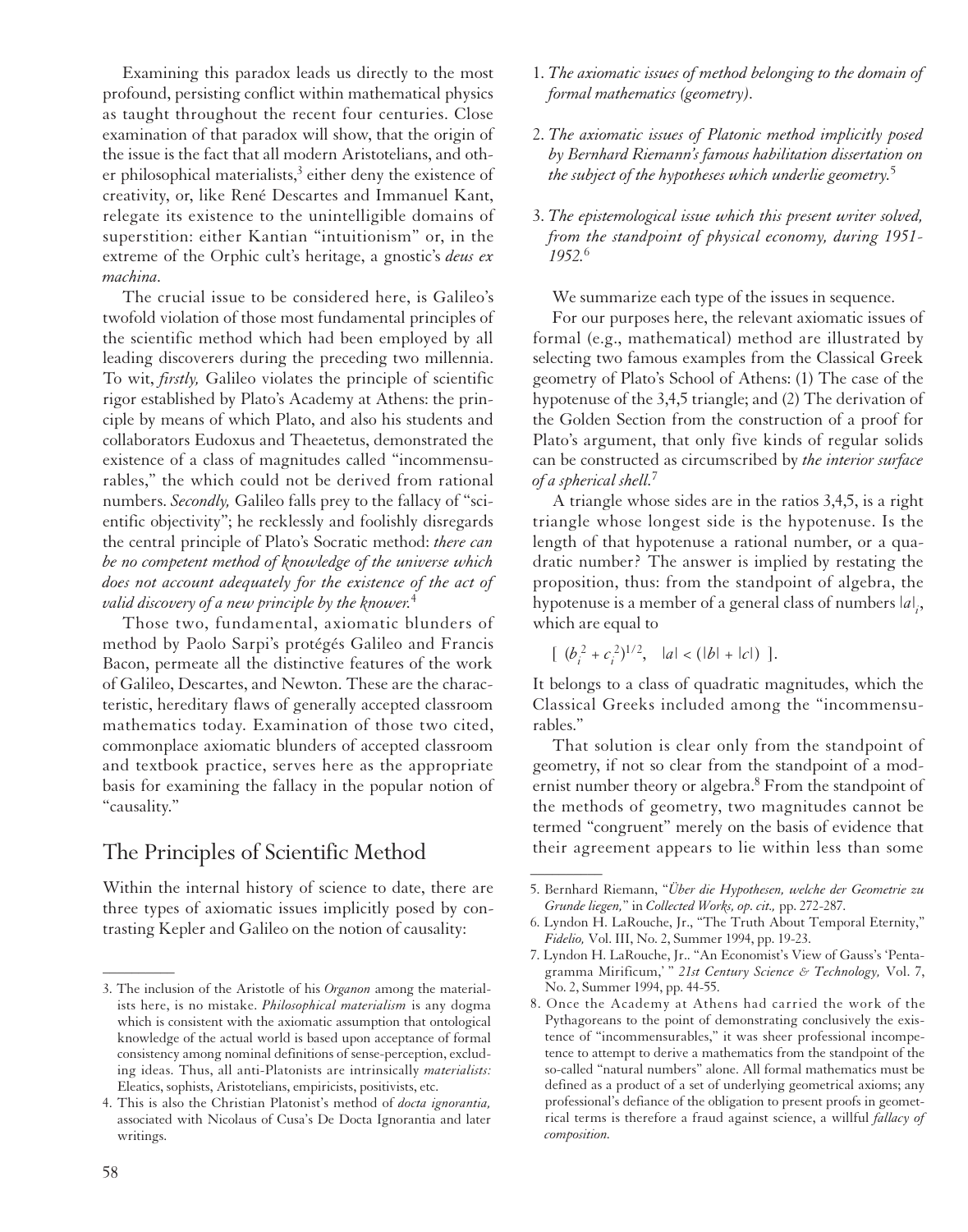assigned margin of error. *In geometry, two objects are congruent only if there is coincidence inherent in the ways in which the two are respectively generated, just as, in biology, one distinguishes between marsupials and placental mammals.* In other words, the "equals" sign of formal algebra and the "congruence" sign of geometry are not interchangeable.

Now, consider our second example from mathematics as such.

The usually cited, calculated, algebraic value for the Golden Section is approximately double the cosine (ratio of two sides) of an included acute angle of a certain right triangle, for which the side of a regular pentagon is the hypotenuse.<sup>9</sup> To superficial appearances, this might be seen as either equal, or approximately the value obtained from calculating the algebraic magnitude of the Golden Mean. The widespread error lies not in this calculation as such, but in the assumption that this number is a coefficient which defines the harmonic orderings which Pacioli, Leonardo da Vinci, *et al.* associate with living processes, and Kepler with both living processes and planetary orbits. The commonplace error of assumption made in that way is paradigmatic for the fallacy of Galileo's and Newton's algebraic representation of causality.

Consider here the same issue of principle posed by the hypotenuse of a 3,4,5 triangle. In mathematics (i.e., geometry), *a phenomenon is what it is generated to become. How do Pacioli, Leonardo da Vinci, and Kepler generate the pentagon from which the indicated calculation of a Golden Section's magnitude is derived?* They generate it as Plato did. Since the other four regular solids of the Platonic series are derivatives of the regular dodecahedron, that dodecahedron is uniquely the characteristic of a *transfinite* process of construction, by means of which it is demonstrated that only five kinds of regular solids can be inscribed within the interior surface of a spherical shell.

Since the facets of the dodecahedron are each regular pentagons, the Golden Section gains the derived significance of the process of geometric construction by means of which the pentagon-faceted dodecahedron's uniqueness is demonstrated. Therefore, the determination of the Golden Section is not simply algebraic; it is, rather, the process of construction by means of which the uniqueness of the *spherical* dodecahedron is demonstrated.

It is not the numeric value of the Golden Section which defines the harmonic orderings with which living processes, planetary orbits, etc., are associated. Rather,

 $\overline{\phantom{a}}$ 

this harmonic behavior reflects the fact that we exist in a universe which is bounded by a certain curvature of "physical space-time." The harmonic orderings of living processes, planetary orbits, etc., are not a function of some algebraic value given to the Golden Section; they are reflections of the boundedness, the "curvature" of the "physical space-time" in which we exist.

As Plato emphasized, and Cusa, Pacioli, Leonardo da Vinci, and Kepler after him, the domain of space-time geometry has certain "externally" imposed axiomatic features which can be explained only in terms of the fact that that geometry (as we, ourselves) exists in a bounded "physical space-time" of a definite curvature. It is the construction, by means of which we reconstruct Plato's conception of the uniqueness of the Five Platonic Solids, which defines the derived Golden Section's necessary significance to lie not in its algebraic approximation, but rather in its origins as a member of a set generated in this definite way.

This principle of method in Classical mathematics underlies the Athens Academy's notion of non-rational magnitudes called "incommensurables." These include the algebraic (Euclidean) magnitudes, the non-algebraic (transcendental), and the higher transfinite (e.g., the Georg Cantor *Aleph* series). These are ranked in that order by the relative *cardinality,* or *power* of each, such that the type which is of higher cardinality subsumes formally all those types which are of lower cardinality, but none of relative lower cardinality can be made congruent with a higher. In the last type, the *Aleph* series (of virtually null-dimensional magnitude of each term), only relative cardinality is implicitly countable: in first approximation, as a power-series. Thus, it was already clear from the work of the original discoverer of the transcendental value of  $\pi$ , Nicolaus of Cusa, that no algebraic number could ever become congruent with  $\pi$ .<sup>10</sup>

This brings us to the matter of the twofold point of Bernhard Riemann's *Hypothesis* dissertation of 1854.<sup>11</sup> The document speaks for itself, so let us limit ourselves here to drawing out the most relevant implications.

### Geometry and Physics

 $\overline{\phantom{a}}$ 

The human perceptual apparatus represents the world of sensory experience to us primarily in terms of vision and hearing.

The geometry of Euclid is an attempt to codify certain assumptions, those which we might tend to make respecting the nature of the visual field as such, without our considering adequately the ontological implications

<sup>9.</sup> Draw a straight line connecting the first and last of three successive vertices of a regular pentagon. Consider the acute angle formed between either of the sides of the pentagon and this added straight line:  $\pi/5$  (e.g., 36°). Half of the length of the constructed straight line is represented by cos 36°.

<sup>10.</sup> Nicolaus of Cusa, *De Docta Ignorantia,* and *De Circuli Quadratura.* 11. Riemann, *Collected Works, op. cit.*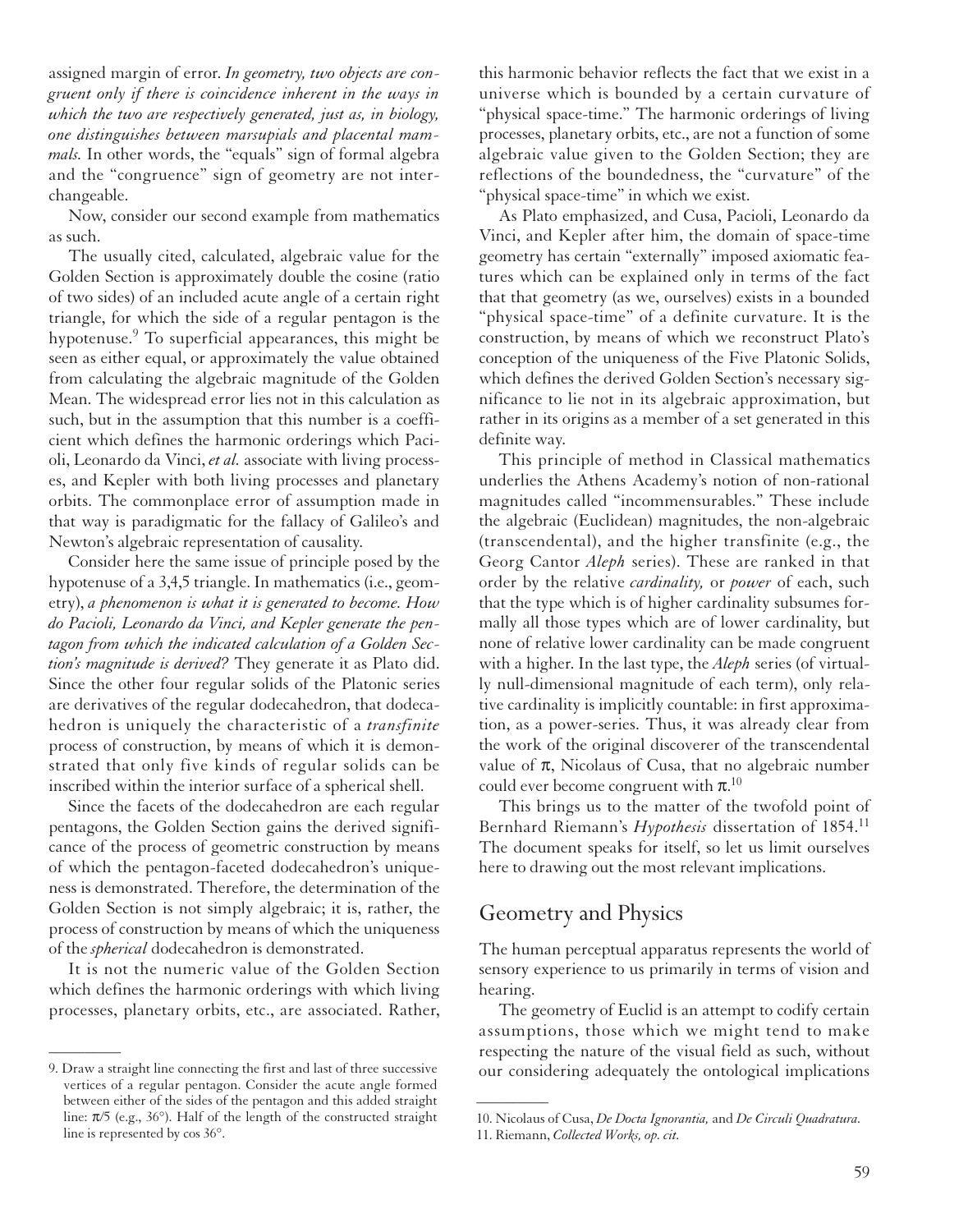of the physical developments which we situate as occurring within that visual field.

In contrast to that, study of speech and hearing shows that our physical apparatus of speech and hearing presents a world of vocalized language and singing which is ordered according to harmonic principles inconsistent with the naive axiomatic assumptions of a Euclidean geometry, for example.12

Plato is the first known discoverer to present to us an intelligible union of the two, vision and the naturally determined harmonic ordering of vocalized language. Plato shows us, by aid of reference to the five Platonic Solids, that there are harmonic orderings of phenomena in the visual field which correspond to the naturally determined well-tempered octave scale of harmonics in the domain of hearing.

As Riemann emphasized, in the relevant location, he was the first known to have posed the implications of Plato's standpoint in a certain fresh way. This is a discovery which he dates to March 1, 1853, which is the subject of his June 10, 1854 habilitation dissertation. This carefully composed, succinct writing is among the most lucid and profound expositions in all scientific literature. Yet, virtually all the generally accepted authorities commenting on this matter have done contortions to evade certain crucial features in the plain meaning of the text. On this account, one must put to one side all of the generally accepted authorities on the subject of this dissertation, including the partial misreading by Albert Einstein, for example; take Riemann plainly at his word in the original text.

Let us begin, as Riemann does, with the case of space and time as represented by Euclid.<sup>13</sup> It is a natural blunder, that we should attempt, at first, to imagine the visual field as extended indefinitely in straight lines—forward and back, side to side, up and down, and events as occurring at points referenced by means of these straight lines. It were inevitable, that as we take into account such qualities of physical space-time as mass, chemical reactions, and so on, we should attempt, however unsuccessfully, to represent physical processes as a system of events occurring within a Euclidean model of space-time.

It should occur to us, that in attempting to represent physical processes within the terms of space-time, we are representing the mere shadows which the reality of physical processes casts upon our mental image of the kind of "empty space-time" which is the subject of Euclid's *Elements.* We are thus in Plato's "Cave," as famously identified in his *Republic.*

Is there then some means, by aid of which we might supersede the bounds of that nominalist nightmare which is our reliance upon such mere shadows of our visual imagination? In the entirety of his searches through the history of mathematics, Riemann professes to have discovered only three hints as to how this problem of the visual imagination might be superseded. Two of these hints were provided by Carl F. Gauss, echoing the earlier work in the same direction by Plato's Academy at Athens during approximately the two centuries preceding 200 B.C. The third and last was provided by Riemann's own earlier reflections upon the work of the anti-Kant philosopher Johann Friedrich Herbart.<sup>14</sup> On the third point, Riemann's insight, while crucial, indicates the direction in which a solution may be sought; the solution was first supplied by this writer's original discoveries of 1951-1952.15

Go back to the Third Century B.C., to the great academician Eratosthenes, whose measurements estimated the diameter of the Earth, by a margin of error of about fifty miles.16 Similarly, those ancients made credible measurements<sup>17</sup> of the distance of the moon from the Earth, and of the Earth from the sun.<sup>18</sup> We should view these accomplishments of Classical Greek mathematics as addressing the shadowy paradoxes identified by Plato, and by Riemann's habilitation dissertation. We stand upon what appears to us to be the flatness of the surface of the sea or lake on a calm day, and yet we are able to make measurements of shadowy images through which the reality of the sphere-like shape of our planet, and of the distances to the moon and sun are shown to us.

 $\overline{\phantom{a}}$ 

<sup>12.</sup> On the derivation, and proof of the well-tempered system of J.S. Bach *et al.,* see *A Manual On the Rudiments of Tuning and Registration, Vol. I,* ed. by John Sigerson and Kathy Wolfe (Washington, D.C.: Schiller Institute, 1992). Just as Bach's chorales prove Helmholtz's apologist, Alexander J. Ellis, to have been a fraud on the empirics of tuning [see Herman Helmholtz, *The Sensations of Tone,* ed. by A.J. Ellis (New York: Dover Publications, 1954)], so the study of the natural genotypes of adult singing-voice species, their naturally determined registrations, and the problems of combining these voice-species in vocal polyphony define the welltempered tuning as the only "natural" tuning. Confirming B. Riemann ["Mechanik des Ohres," in *Collected Works, op. cit.,* pp. 338- 350], in contrast to the fraud on this same matter by Helmholtz, the construction of the human ear also conforms to this well-tempered tuning centered upon  $C = 256$  and  $A = 430-432$ .

<sup>13.</sup> *The Thirteen Books of Euclid's Elements,* trans. by Thomas L. Heath (1925) (New York: Dover Publications, 1956); Riemann, *Collected Works, op. cit.,* pp. 272-273.

<sup>14.</sup> Riemann, *Collected Works, op. cit.,* pp. 273, 276, 507-520.

<sup>15.</sup> Lyndon H. LaRouche, Jr., "On LaRouche's Discovery," *Fidelio,* Vol. III, No. 1, Spring 1994.

<sup>16.</sup> When considered in respect to the Earth's polar diameter.

<sup>17.</sup> Credible, considering the instruments available.

<sup>18.</sup> The solar hypothesis was well established among the Hellenic astronomers of that period, centuries before the hoaxster Claudius Ptolemy.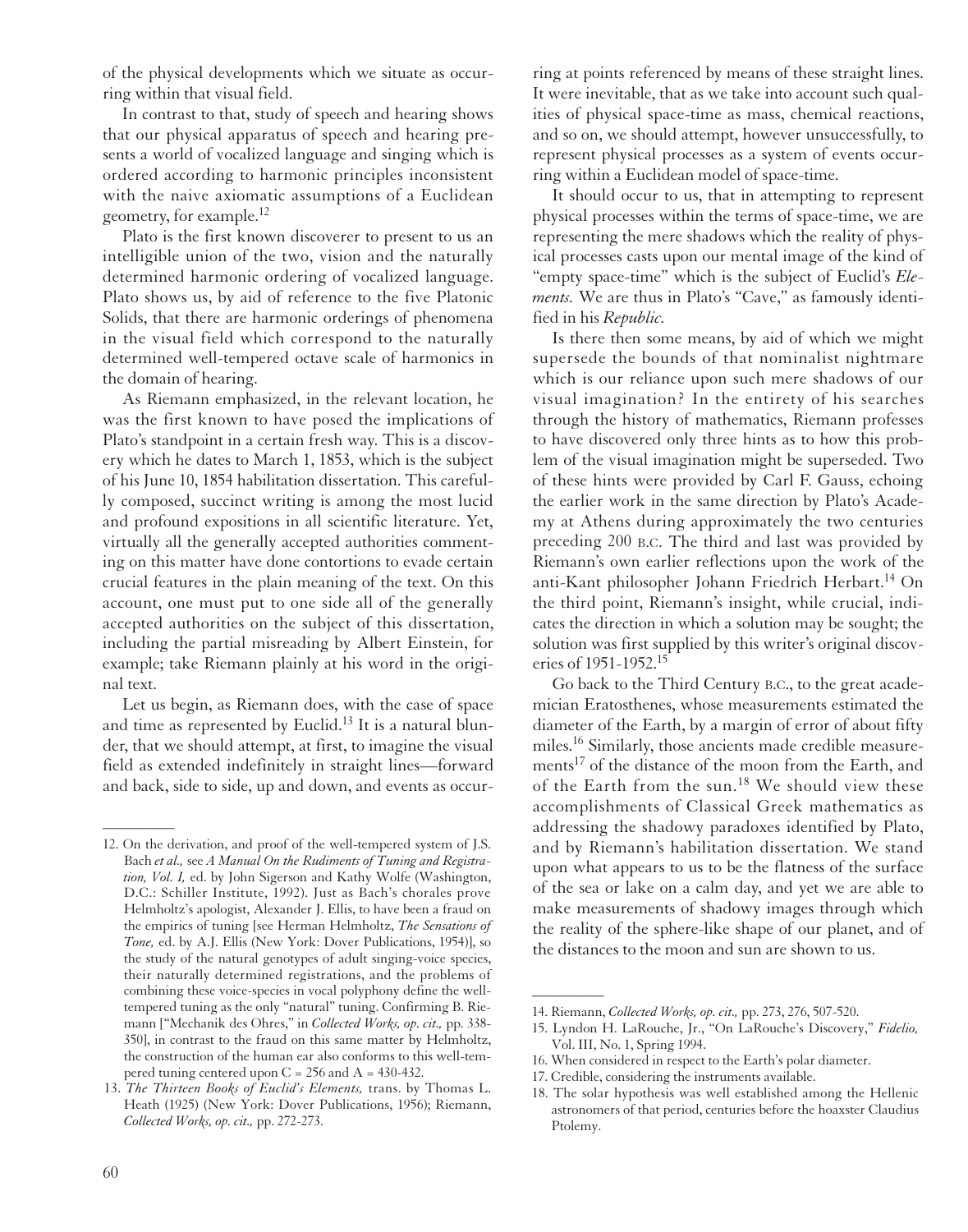Riemann posed the challenge of doing this in a more general, more modern fashion: decoding the shadows which physics casts upon the visual imagination. In other words, to apply the methods of inference employed by Classical astronomy and Earth geodesy to physical phenomena in general. About two thousand years later, Carl F. Gauss brought the application of these ancient Greek methods of refining astronomical and geodetical measurements into a state of mathematical elegance. We must view Riemann's emphasis in this historical light; Gauss' advanced work on these matters of astronomy, geodesy, and earth-magnetism, provides clues for attacking the shadowy paradoxes of sense-perception.

Riemann's work to this effect may be treated in terms of two functionally interdependent phases. In the first phase, one must consider the methods of measurement to be applied to the geodesy of the paradoxical shadowrealm. This may be identified conveniently as the challenge of measuring the "curvature" of *physical space-time:* reconstructing an image of the physical process from study of the behavior (change) of the shadow which that process casts upon the shadow-world of visual-perceptual space-time. It is useful to name this mathematical problem: "the *geodesy* of physical space-time." In the second phase, we are considering the "subjective issues" which Riemann identifies under the rubric of his criticisms of the work of Herbart: the means by which the human mind may render intelligible to itself those methods of discovery by means of which mankind's power over nature is increased *per capita* and *per* square kilometer. In the second phase, we are addressing the paradoxical question: "What is human knowledge?"

Perhaps the simplest, and also relevant way to grasp Riemann's notions of a general geodetic of physical spacetime, is to look at the apparent algebraic consistency of Kepler's and Newton's formulas for gravitational relationships.

Given, the Newton version of the formulation; ask: what is the *curvature* of the physical space-time in which this algebraic formulation is applicable? The answer should be seen immediately; in first approximation, Newton's formula requires a universe whose physical space-time curvature is determined by that set of harmonic relations which Kepler derived from the beginning-point of Pacioli's and Leonardo da Vinci's treatment of the principle of the five Platonic Solids. This should be viewed as a continuation of the successes of the Classical Greeks, such as Eratosthenes, in discovering the measurable geometry of the solar system from measurements made among the shadows locally visible on the surface of the Earth.

We must think of the primary features of our perceptual apparatus, vision and hearing, as screens upon which the shadow of physical reality is projected. We see then the absurdities which must result if we tolerate the *nominalist* dogma of relying simply upon sense-perceptions, in the way in which the empiricists and other materialists do, and Aristotelians more generally, too. By appropriate "geodetic" mappings of the efficient form of relations ("actions") among physical phenomena, we infer a geometry of a different curvature than the zero-curvature space-time of the Euclideans, of Galileo, of Descartes, of Newton. The result we call "physical geometry," or the "geometry" of "physical space-time," a space which is different than the space-time of simple perception, a "physical space-time" whose "geometry" is not the linear (deductive) geometry of visual perception which Euclid's *Elements,* or the dogmas of Galileo, Fludd, Bacon, and Newton wrongly assume.

This illuminates more brightly the fact, that the efficient substance of physical reality exists for man only in the form of a species of ideas which are not the kind of ideas we associate with sense-perception.

The notion of a Riemannian "curvature" of "physical space-time," is the kind of idea which Venetian Aristotelian philosophers and their students, such as Pietro Pomponazzi, Francesco Zorzi ("Giorgi"), Paolo Sarpi, Francis Bacon, Galileo Galilei, Antonio Conti, Isaac Newton, Giammaria Ortes, Lord Kelvin, and all the modern empiricists and positivists, have insisted must be outlawed from science. That was the contention of Paolo Sarpi and his assets Fludd, Galileo, and Francis Bacon, against the work of Leonardo da Vinci and Johannes Kepler. This was the contention which the Venetian Conti and his puppets, such as Voltaire, Giammaria Ortes, Francesco Algarotti, David Hume, Algarotti's pawn Leonhard Euler, *et al.,*<sup>19</sup> made against the *Theodicy* and *Monadology* of Leibniz.20 This is key to the irreconcilable difference between Galileo's and Newton's notion of *causality,* in contrast to Plato's, Nicolaus of Cusa's, Leonardo da Vinci's, and Johannes Kepler's notion of *reason.*

<sup>19.</sup> The members of Frederick the Great's Berlin Academy Voltaire, Maupertuis, and Algarotti were each and all assets of the Venice intelligence service's Abbot Antonio Conti, the latter the inventor of the Newton myth and the coordinator of Europe-wide operations of defamation and other harassment against Gottfried Leibniz and Leibniz's scientific authority. Voltaire, like Maupertuis and Algarotti, was a confederate of Pisa's Abbot Guido Grandi, and also of Giammaria Ortes, in Conti's project to secure the rehabilitation of Galileo Galilei, and to promote the highly exaggerated reputation of Newton as the "British Galileo." Leonhard Euler was for twenty-five years also a member of that Academy, where he functioned as a "mathematician/hod-carrier" for the anti-Leibniz campaigns of Frederick's "favorites," Voltaire, Maupertuis, and Algarotti.

<sup>20.</sup> *Cf.* Lyndon H. LaRouche, Jr., *Christian Economy, op. cit.,* Appendix XI, "Euler's Fallacies On The Subject of Infinite Divisibility and Leibniz's Monads," pp. 407-425.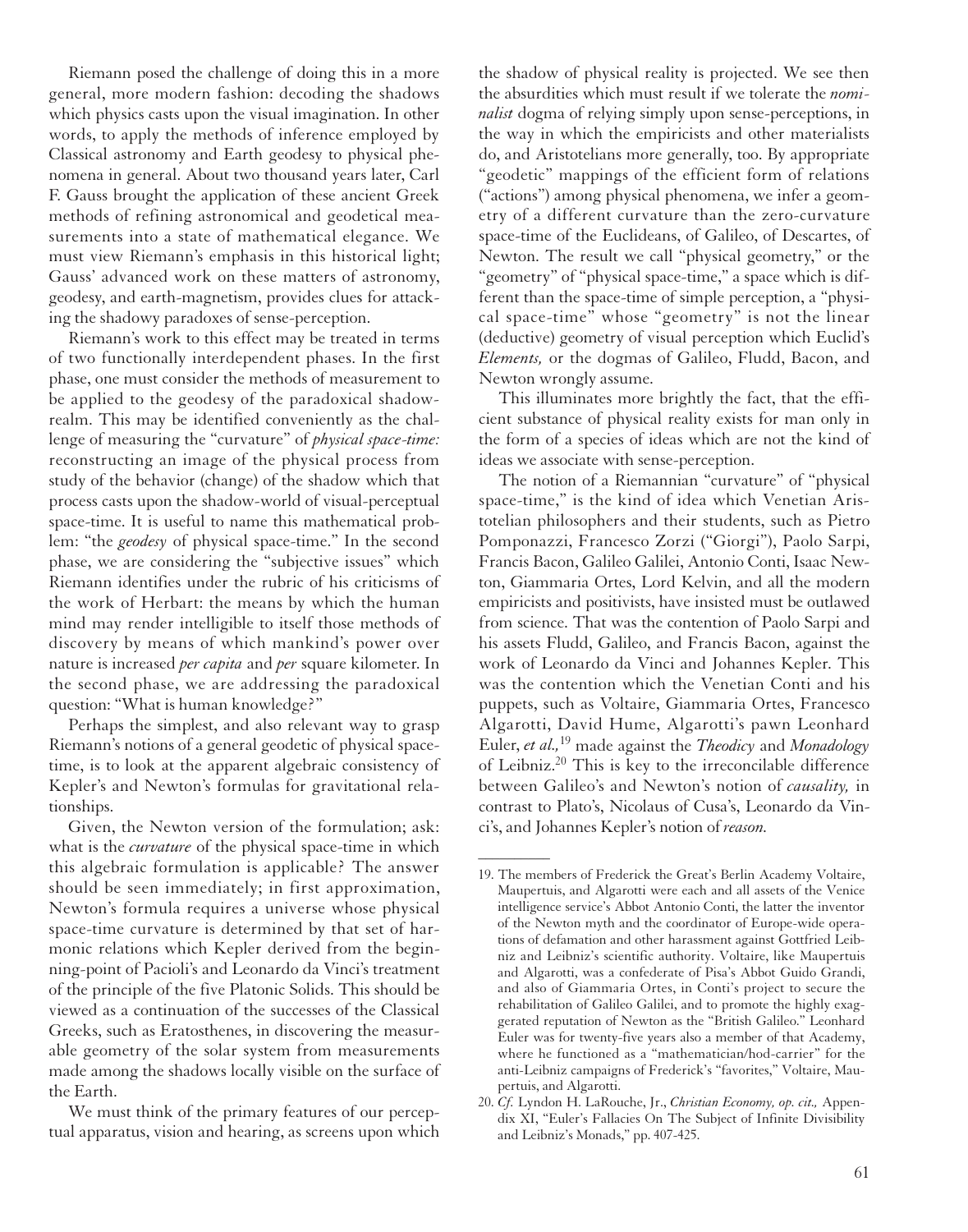So, Riemann situates as the third clue for his dissertation, his own earlier commentaries upon the work of Herbart. We must depart from the Aristotelian empiricist's preferred domain of mere sense-perception, into the domain of that which Plato defines as "ideas," Leibniz as "monads," Riemann as *Geistesmassen,* and the present writer as "metaphor" or "thought-objects."

# The Principle of Higher Hypothesis

The principles of human knowledge are not to be first adduced from what modern times recognize as "mathematical physics," but rather from the standpoint of Classical forms of poetry, tragedy, music, and of plastic art-forms such as the paintings of Leonardo da Vinci and Raphael. Nonetheless, it is not merely convenient, but also necessary today, to see the reflections of creativity upon the domain of mathematical formalism. We pose the proposition: how does formal mathematics identify the true principle of *metaphor,* as in poetry, tragedy, and Classical forms of musical composition?

Considered from the standpoint of formal mathematics, such as a geometry modelled upon the conventional Euclid, all human knowledge appears as the product of a combination of four respectively, successively higher levels of intellectual methods of discovery.

On the lowest level of development of human knowledge, there is the method of formal logic. In this case, an expandable list of mutually consistent theorems is underlain by a common fixed set of assumptions, such as the axioms and postulates of a so-called Euclidean geometry. (It is not necessary to explain here why such an array is sometimes called a "theorem-lattice.") On this level, "discovery" is expressed by the proof of the consistency of some new proposition, a proof which establishes that proposition as an additional theorem of the theorem-lattice as a whole.

After that, all higher levels of discovery of valid new principles of human knowledge lie within the domain of *hypothesis,* as Plato defined this.

Given, some well-defined phenomenon, such as an experimental demonstration, whose existence defies consistency with an existing theorem-lattice. That anomalous, or, better, paradoxical result may be solved only by overturning some part or more of the set of interconnected axioms and postulates constituting the "hereditary generating principle" of the relevant theorem-lattice. Once that correction to the array of axioms and postulates is made, the new theorem-lattice defined by this change of "hereditary germ-principle" must be reconciled with the evidence pertaining to the old, formerly established theorems of the overturned theorem-

lattice.<sup>21</sup> A validated such axiomatic revolution, producing a new theorem-lattice superior to the old, is a simple *hypothesis.*

Consider the next, higher-order form of discovery.

To illustrate the meaning of the term *higher hypothesis,* reference the given list of the four general levels of cardinality ("power") in mathematics. Looking back across the internal history of mathematics from the vantage-point of Cantor's higher transfinite orderings, the succession of axiomatic-revolutionary changes defining the succession *rational, algebraic, transcendental, Alephs* mathematical types of cardinalities is derivable by a constant method of hypothesis-making. So, in the language of Plato's *Parmenides,* the conception of this type of constant method of hypothesis-making is a *One,* relative to the four *Many* (the four types of cardinalities). $22$ 

In the course of time and development, valid types of improvements in methods of hypothesis-making have been discovered. These changes do not render useless the earlier methods, but rather introduce new dimensions of power and range of capabilities to human discovery. Plato identifies the principle subsuming such successive advances in quality of higher hypothesis as *hypothesizing the higher hypothesis.* This principle (of hypothesizing the higher hypothesis) ranks higher hypothesis in order of cardinality (relative power); this principle is a One relative to the Many of the arrayed sequence of higher hypotheses.

It is necessary to extend these notions from the scope of the mathematical example given, to include the higher domain of "physical geometry"—"physical spacetime," the domain of physics which is reflected as shadows in the field of our visual imagination, our mathematical vision. As Plato pioneers in this work, the examination of the hypothetical conditionality of a geometrical mathematics as such, frees our minds from the hopscotch of logical formalism, and prepares us to resituate mathematics as a tool for mapping the geodesy of the shadows which physical space-time casts upon the visual imagination.

It is the customary folly of the classroom (and elsewhere), to argue that isolated experiment is the basis for

<sup>21.</sup> For example, the development of so-called "non-Euclidean geometries," as by Gauss, Bolyai, Lobachevski, and Riemann, superseding "Euclidean" formalism.

<sup>22.</sup> Just as simple hypothesis, expressed as an interdependent set of axioms and postulates, defines the principle of deductive consistency, so a principle of generation of a type of hypotheses, higher hypothesis, defines a higher, governing "consistency" among all members of array (lattice) of that type. Thus, the combination of Euclidean and all non-Euclidean formal geometries is a Many subsumed by a subsuming principle of purely constructive geometry, a principle which subsumes all possible formal geometries developed in the same axiomatic-revolutionary way.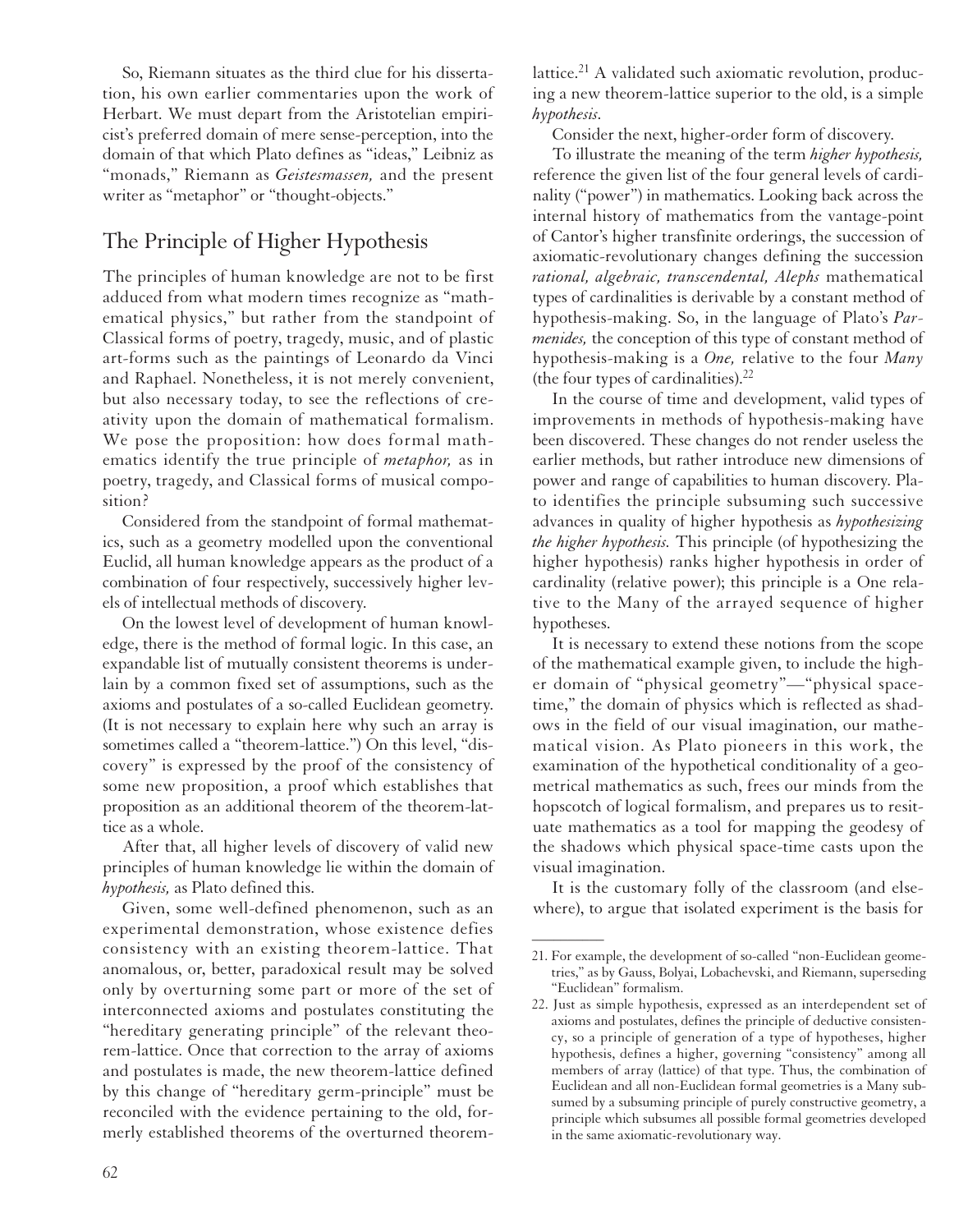proof of theorems. A popularized sort of pseudo-scientific illiteracy argues that proof lies in the "repeatability" of the phenomena. The function of such experiments is at best negative: nothing is proven by such an individual experimental test of a particular theorem; rather, experiment aids us in uncovering not only outright errors, but, more significantly, the kinds of anomalies which create paradoxes in the set of assumptions brought to the design and reading of the experiment, or to a kindred observation, such as an astronomical one.

The relevant quality of proof is located at no lesser level of conceptualizing than *higher hypothesis.* An historical overview of physical economy is the most immediately accessible illustration of this crucial point:

The only experimental proof of the truthfulness of a change in scientific method of axiomatic-revolutionary forms of discovery, is a resulting increase in the potential population-density of the human species. This is measured statistically as the correlative of changes in the level of realized scientific progress, and analogous forms of progress.

Emphasis is to be placed upon two readily observed sets of facts. First, improvements in the life-expectancy, health, and reproductive demography of society, as measured in dimensionalities of *per capita, per* household, and *per* square kilometer. Second, improvements in the productive powers of labor, also *per capita, per* household, and *per* square kilometer. These two observable sets of conditions are compared with the presence or absence of those changes in culture brought about through application, as technology, of the discoveries considered.23

The following two caveats must be included. Just as the intellectual authority of the discovery of a new theorem within a theorem-lattice rests upon a condition of consistency with the "hereditary" axiomatic principle of that theorem-lattice, so the authority of a particular new hypothesis rests upon the particular type of higher hypothesis to which that new hypothesis belongs. Thus, the putative intellectual authority of all such discoveries, of either variety, depends upon the validity of the type of higher hypothesis by which they are subsumed.

That is to emphasize, that every formalist form of theorem-lattice is underlain by a specific set of interdependent axiomatic assumptions: the lattice's underlying "hereditary principle." Each such principle is thus an hypothesis, an hypothesis which is an individual element of the Many hypotheses which are each and all subsumed by (generated by) a specific type of higher hypothesis.

 $\overline{\phantom{a}}$ 

The concept of higher hypothesis, in turn, is defined by the notion of hypothesizing any higher hypothesis as One of Many higher hypotheses. The One array of these Many higher hypotheses, is ordered by a principle of *change,*<sup>24</sup> the principle of change manifest as an ordering of the relative higher rates of increase of potential population-density associated with one choice of higher hypothesis, as compared to another. It is here that the primary form of existence *scientific truthfulness* is located within human knowledge.<sup>25</sup>

Therefore, a reaction to an action does not occur according to some constant mechanical principle, not according to causality as Galileo, Newton, *et al.* define a mathematical representation of their so-called "laws of motion." Rather, the rule is, that the reaction must be according to some universal lawfulness, implicitly God's Law, or *Reason.*

What is the form of God's Law? It would be plain blasphemy in the extreme to suggest that God's laws are fixed in the sense an Aristotelian method implicitly prescribes a fixed list of "Do" 's and "Don't" 's. We must bring into play the distinction which Plato makes between Becoming and Good: as Georg Cantor insists to pedagogically useful effect, the equivalent, contrasted notions of Transfinite and Absolute. The ultimate of the Becoming is a generalization, as a One, of the Transfiniteness which subsumes all possible hypothesizing of the higher hypothesis: the implicit notion of that timeless and universal principle of Higher Creative Intelligence whose self-change orders the ranking in power of the Many, all possible higher hypotheses. God the Creator, is no less than that, and His practice, His Law can be of no lesser quality than that. That, His Law is Reason; that which conforms to the principle of change known as higher hypothesis, is what Kepler and Leibniz signify by *reason.*

<sup>23.</sup> See Lyndon H. LaRouche, Jr., "The Truth About Temporal Eternity," *Fidelio,* Vol. III, No. 2, Summer 1994, secs. IV-V, pp. 15-23.

<sup>24.</sup> The use of capitalized *One* and *Many* here is employed to stress the implicit paradoxes and solution-principle of Plato's *Parmenides.*

<sup>25.</sup> As noted in the already referenced "The Truth About Temporal Eternity," the generalized notion of hypothesizing the higher hypothesis is equivalent to Plato's idea of the *Becoming.* This notion exists in two forms. In the first, inferior instance, it exists as a *transfinite* conception, the *Becoming;* in the second, as an *absolute* notion, corresponding to Plato's *Good.* This equation of Cantor's "transfinite" and "absolute" to the "Becoming" and "Good," respectively, of Plato is qualified in the location referenced. The difference between the transfinite and absolute notions, is between "physical space-time" and the same universality of all possible "physical space-time" free of the distinctions derived from introducing the notions of space and time. In physical space-time, development is defined by its position in physical space-time; in the absolute, development is the One which subsumes every time and everywhere. That latter One is a principle of Pure, Efficient, Creative Intelligence.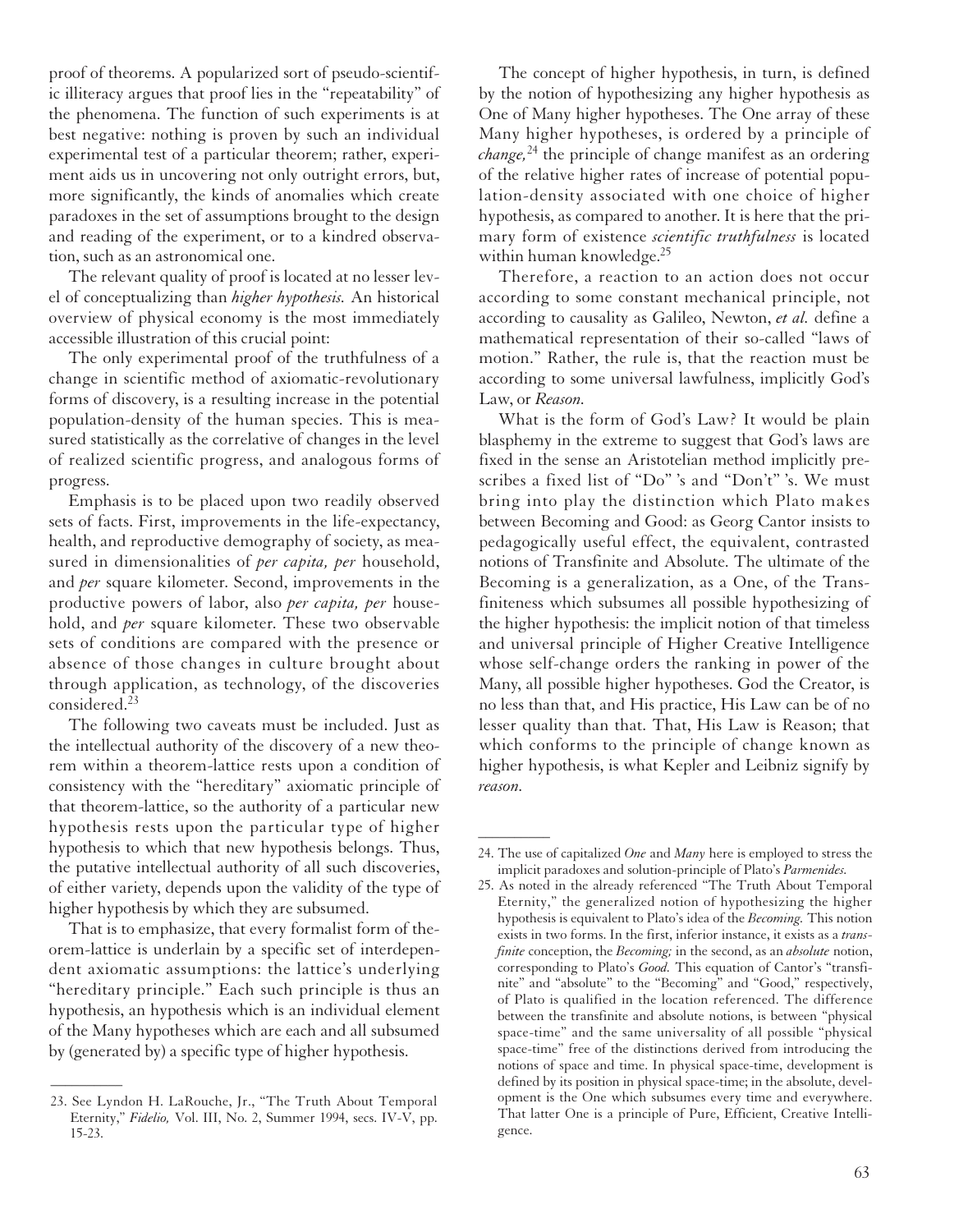## The Physical Implications of This Distinction

Take as an illustration of this distinction the case of the development of the principle of *universal least action* by Leibniz and Johann Bernoulli.<sup>26</sup> Bernoulli's work on refraction of light in a medium of constantly increasing density, showed that curvature's manifest correspondence to the primary isochronic curvature, the cycloid. This is an example of a Riemannian unique measurement of the curvature of physical space-time, a measurement effected in terms of the shadows which the actual universe casts upon the domain of the visual imagination.

This demonstration satisfied the issues of both "shortest time" (brachystochrone) and "constant time" (isochrone). This showed, in terms of the preceding work of Christiaan Huyghens and Ole Rømer,<sup>27</sup> that the treatment of motion by the algebraic methods of Galileo, Descartes, and Newton must be superseded by the higher geometry of the transcendental domain.

That is sufficient identification of the brachystochrone case for our purposes here. The relevant point situated at the center of that case, is the relationship between Leibniz's notion of *least constraint*<sup>28</sup> and Kepler's use of *reason* where the empiricists put *cause.*

Formally, as the term may be attributed to Plato, Nicolaus of Cusa, Leonardo da Vinci, Kepler, or Leibniz, for example, *reason* signifies the rigorous employment of those faculties of valid discovery of principle coinciding

with what has been termed "hypothesis" here, and in other of this present writer's locations.

This discovered principle has the approximate force of an estimation of *God's Law* [*natural law*], which the impulse for action in this universe must obey. The natural law's principle acts upon the impulse for action as a *constraint;* the bending of the impulse to that constraint may be viewed as analogous to a "bending" of the action according to what appears to our visual imagination as a curvature of physical space-time. The imagination of a bending of the shadows of reality serves thus as the representation, in a mathematical way, of our knowledge of the reality so reflected.

Thus, among the most relevant predecessors of Riemann's 1854 dissertation on hypothesis is the work of Johann Bernoulli and Leibniz, in using the characteristics of the general principle of refraction of light to demonstrate Leibniz's principle of *universal least constraint.*<sup>29</sup> The fact that the shortest distance in time corresponds to an isochronic pathway, the primitive cycloid, suffices to prove that vision itself is not located within the algebraic space of the Galileo-Newton notions of causality.

Leibniz, Bernoulli, *et al.,* employed this crucial experiment to discredit the reliance upon algebraic methods by the Cartesians and Newtonians, and to insist upon the non-algebraic (transcendental) domain instead. However justified and important that correction was (and remains), this must not be read to the effect of locating causality within the transcendental, rather than the algebraic domain. One must not forget the agency, creative reason, by means of which the ascension from the algebraic to transcendental domain was accomplished: one must focus upon *the act of discovery* which effected this axiomatic-revolutionary change to a mathematical domain of higher cardinality. From the standpoint of the claims to final authority by the high priests of today's generally accepted classroom mathematics, the implication of these two combined considerations—the matters of curvature and the act of its discovery—is devastating.

This brings us to the final step in the core argument of our point: the ontological relevance of the economics proof of the principle of hypothesizing the higher hypothesis. First, consider the outline of the proof:

1. The ontological actuality of the existence of any discovery, whether of a new theorem, or a new principle of nature (an hypothesis of the Platonic quality), is the method employed to *generate* that discovery. In the instance of a consistent new theorem of a theorem-lattice, the method is the hypothesis which is the method

 $\overline{\phantom{a}}$ 

<sup>26.</sup> See Johann Bernoulli on the "brachystochrone" problem, in *A Source Book in Mathematics,* ed. by David Eugene Smith (New York: Dover Publications, 1959), pp. 644-655. *Cf. A Source Book in Mathematics, 1200-1800,* ed. by Dirk J. Struik, (Princeton, N.J.: Princeton University Press, 1986), pp. 391-399.

<sup>27.</sup> Christiaan Huyghens, *A Treatise on Light* (New York: Dover Publications, 1962).

<sup>28.</sup> Leibniz's notion is not to be confused with later empiricist efforts to concoct a contrasting, mechanistic principle of "universal least action." The first instance of the latter, fraudulent concoction was Maupertuis' claim that he had been the first to discover a principle of least action. This Maupertuis brag was such a brazen fraud that even Maupertuis' former patron, the notorious Voltaire, was provoked to break openly with him. There were also protests against the folly of Maupertuis' scientifically illiterate brag from other immediate associates of the Berlin Academy, in addition to the protesting correspondence from the famous Aristotelian fanatic, and opponent of Leibniz, Christian Wolff. It is useful to note, in the context of the recent decades' antics by the famous "Primate among Parasites," that the same Maupertuis invented the dogma copied by Giammaria Ortes [*Riflessioni sulla popolazione delle nazioni per rapporto all'economia nazionale* (*Reflections on the Population of Nations in respect to National Economy*) (1790)], which was later plagiarized by Thomas Malthus [*An Essay On Population* (1798)], which was the stipulated basis for the methods introduced to biology and social policy by Charles Darwin, and which the Huxley tribes succeeded in embedding in the axiomatic basis of modern empiricist biology and sociology.

<sup>29.</sup> See footnote 26.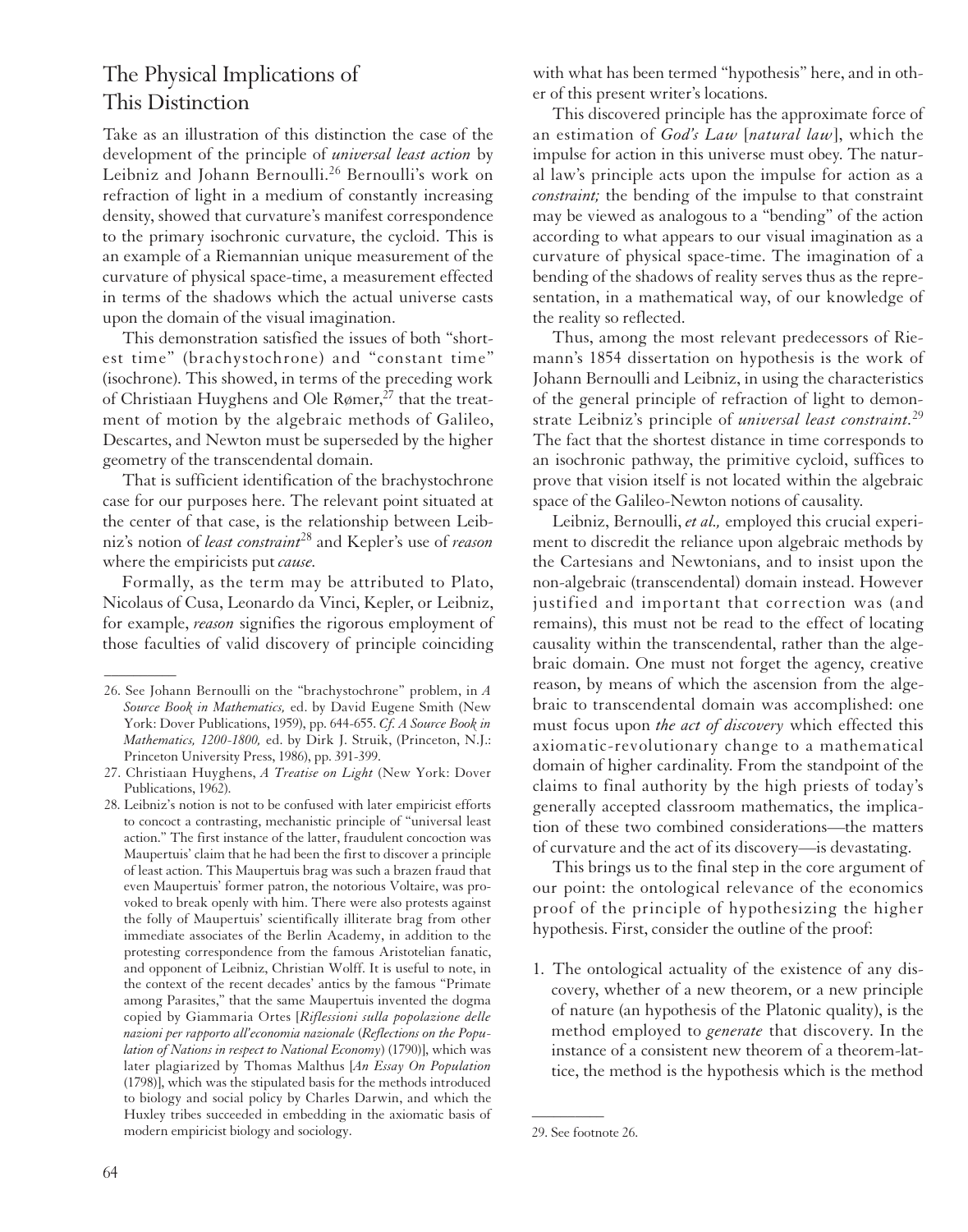of that theorem-lattice. In the instance of a succession of theorem-lattices of respectively higher cardinality (power), we have a lattice of hypotheses, each ordered with respect to the others in terms of cardinality, and all subsumed by a constant method of generating such a succession of hypotheses, an higher hypothesis.

- 2. In both examples, every new discovery poses the issue of truthfulness of prior knowledge. (a) In the inferior case, the valid new theorem of a theorem-lattice, the prior knowledge, if measured in theorems, is tainted by a demonstrated *fallacy of composition;* however, the principle (the hypothesis) commonly underlying the generation of all the valid theorems of that lattice, both old and new, is affirmed to be *relatively* truthful, *transfinitely truthful.* (b) In the superior case, the discovery of a new hypothesis supersedes the claims of the previously existing hypotheses; each prior hypothesis suffers the taint of *fallacy of composition,* relative to the new. However, the succession of such discoveries, if they are of a (transfinite) type of discovery, is affirmed to be relatively truthful.
- 3. In both cases, it is the transfinite relative One which is relatively truth, and the terms of the subsumed Many terms, each taken by itself, is shown to be tainted by *fallacy of composition.* In all cases, the truth lies only in the transfinite Becoming, the type of principle of axiomatic-revolutionary discovery employed, not in the experimental facts associated with the particular case. That type of principle of discovery (e.g., higher hypothesis), rather than any particular hypothesis, is always the ontological location of relative truthfulness.
- 4. This poses the formal question, whether the relative truthfulness of higher hypothesis is merely the truthfulness of the observer (truth of commentary), or whether this knowledge represents *efficient* truthfulness, in the ontological sense? If the principle of higher hypothesis employed is shown to correspond to something which bounds externally the phenomena of change in natural processes, such as the apparent laws of motion, then that correspondence shows the relative truthfulness of the knowledge of principle to be ontologically efficient, rather than merely contemplative.

The fact, that technological progress in the productive powers of labor causes an increase in the potential population-density of the human species, in terms of consumption and productivity *per capita, per* household, and *per* square kilometer, reflects the process of scientific progress, premised upon Plato's Academy at Athens, and unleashed by the mid-Fifteenth Century Golden Renaissance. The fact that the increase in humanity's (re)productive power correlates with the measurable increase of power (cardinality) of the geometrical-mathematical representation of the succession of discoveries employed, shows that the anti-Aristotelian, Platonic principle of creative discovery underlying the Renaissance and its heritage is the relevant standard of ontologically valid truthfulness, and the relative falsehood of the arguments raised by the Enlightenment and other opponents of that Renaissance.

It would be an error to imply that this progress has been solely, or even almost entirely the result of progress in natural science so-called. What we are able to demonstrate formally in mathematical terms reflects the same principle nunderlying creative composition in the Classical (e.g., anti-Romantic, anti-modernist) forms of poetry, drama, music, and painting. It is the whole development of the mind, as poetry, drama, music, and painting typify such breadth, which is the generator of progress, as the creative compositions in Classical art-forms are the principal means by which the individual's capabilities for creative scientific work are developed.

The function of mathematical physics is properly defined in formal terms as Riemann's hypothesis dissertation defines it. We act upon, and are acted upon by a universe unseen by our sense-impressions, a universe whose imaginable reflections are the shadows which the real universe casts upon the screens of our combined visual and auditory imagination. By aid of the scientific tricks of a higher sort of "geodesy," the task of mathematical physics is to decode the actions which are represented to us by means of those sensory shadows, to adduce the reality of that real universe which exists only outside the ken of our mere sense impressions.

If we can prove in such ways that there are changes in the shadowy actions which cannot be accounted for by the action of shadows, as shadows, upon shadows, but that these actions belong to a universe which has a different curvature than that of our visual imagination, we have shown that Plato was right on this point, and all of his critics in fundamental and pervasive error.

In that case, the notion of the ontologically primary expression of existence is shifted away from Aristotle and his quibbling, "Trotskyist-like" imitators. What is ontologically primary is the *change* upon which datum the geodetic measurement of physical space-time is premised.30

In that case, then we cannot project "laws of motion" from assumptions respecting percussive or radiant inter-

<sup>30.</sup> This is the *change* of Heraclitus, and also the *change* which appears as the given hint for the solution of the ontological paradox posed by Plato's *Parmenides.*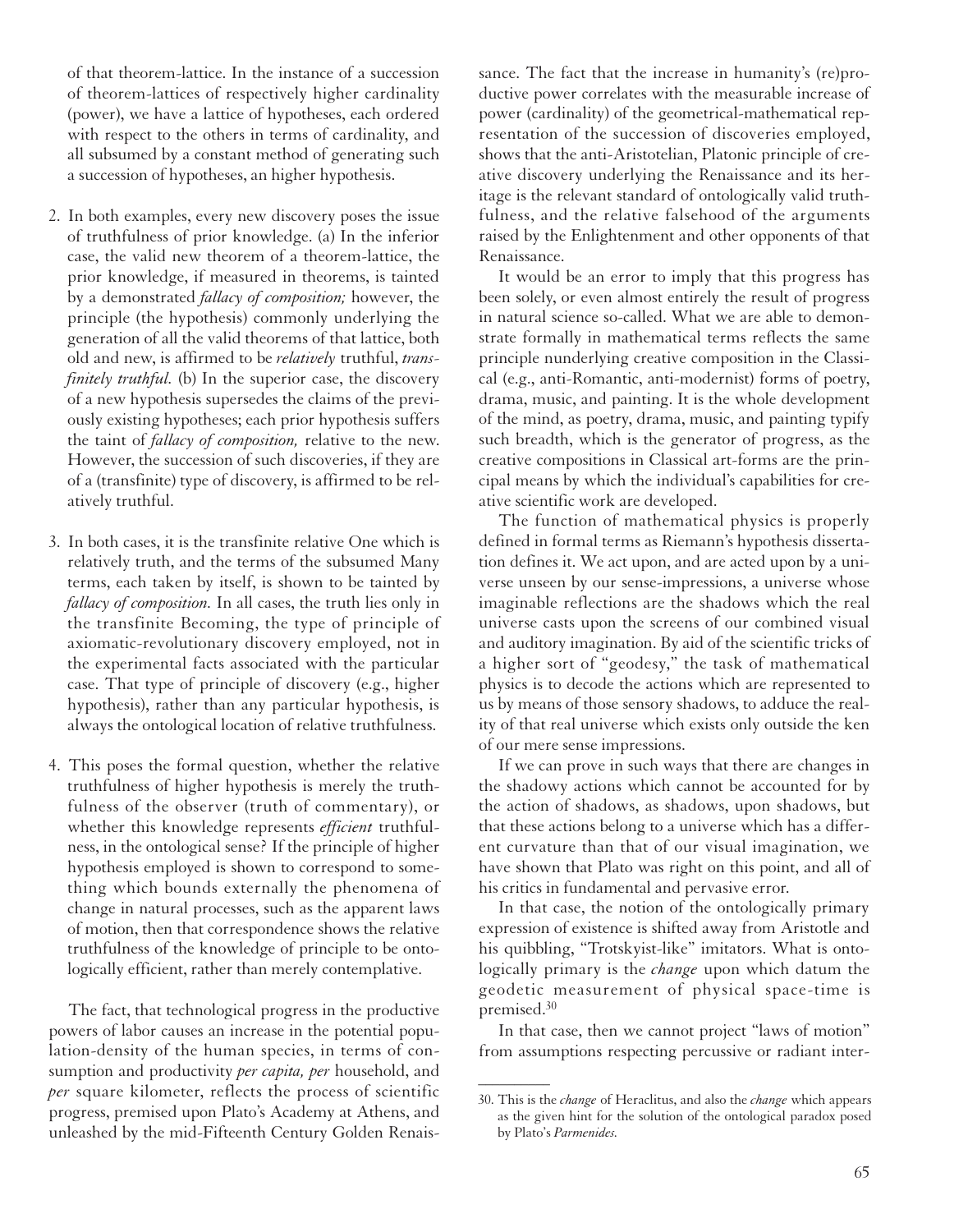actions among seen or assumed $31$  shadows. Rather, we must demonstrate that the laws of motion, or analogous action of change are of the form of laws which act "externally," as outside constraints, upon the motion of the shadows. These laws are represented by our highest appreciation of the principles, of the form of higher hypothesis, which have been generated by creative discovery as our present state of knowledge. Thus, we must substitute the universality of "least constraint"—constrained by the law reflected to us as higher hypothesis in place of the mechanistic Galileo-Newton hypotheses respecting motion.

We must see Kepler's development of the first comprehensive mathematical physics from the starting-point of the uniqueness of Plato's five regular solids as a prime example of the application of this principle of least constraint prior to Leibniz. Hence, Kepler employs "reason," where his plagiarists, the inferior Galileo and Newton, put the mechanistic term "cause."

Once we have adduced the relevant application of such a principle of least constraint, the relations among the actions reflected to us as shadows are to be judged according to the common constraint which those interacting actions must satisfy. Thus, the notion of a definite, non-zero curvature of the physical space-time reflected as shadows upon the visual imagination, is the most important working conception in all mathematical physics.

### In Conclusion: Metaphor

The other principal topics bearing upon this matter have been more or less adequately treated afresh in previously published recent locations (in addition to those treatments of the same matters in print or public lectures one or several decades earlier). Nonetheless, the following feature of the matter of metaphor requires a bit of special emphasis here.

All rational human knowledge is derived from the beginning-point of a rigorous definition of the absolute distinction between a mental act of valid creative-mental discovery and a mere deductive opinion, the latter premised upon citing some authority. Without a grounding in that prerequisite, all said in the name of philosophy in general or science in particular is unproven assertion. The Platonic notion of higher hypothesis, as I have repeatedly emphasized the provable (regeneratable) reading of that notion, is the precondition for all competent statements on matters of fundamental principle in philosophy in general, or science in particular. It is here, in

respect to an explicit notion of such higher hypothesis, that all truthful human knowledge is rooted, in that all notions of ontological reality are rooted.

The principal difficulty throughout European civilization (in particular) today, may be fairly described as merely a difficulty of false opinion. That false opinion is derived from Venice's Sixteenth Century and later reassertion of the authority of Aristotle's method. The central feature of that Venetian damnation of the human soul is typified by the cases of Pomponazzi, Henry VIII's Zorzi, by the influential Bellarmino and his contemporary Paolo Sarpi. The common ruse for that Venetian damnation of the soul is the Venetian's war against Cardinal Nicolaus of Cusa's method of *docta ignorantia,* the Venetian's argument that the basis for knowledge is the interpretation of sense-impressions, excluding consideration of those kinds of ideas by means of which axiomaticrevolutionary discoveries in knowledge were achieved.

Thus, on these grounds, for example, no adherent of Aristotle's method can be a Christian, or a Jewish follower of Moses. For, that which separates man from the beasts, which places man above the beasts, is the power of creative reason, the quality of creative reason which defines man as in the image of the Creator. Creative reason is the substance of that human soul which the Aristotelian Pomponazzi insisted he did not possess (except, perhaps, in the Orphic way, of being awarded one on his entry into Hades). Creative reason is *imago dei,* is *capax Dei;* without it, there is no *imago Dei,* no *capax Dei.*

Here, in the matter whether the poor have creative reason (and, therefore souls), lies the key objection to Christianity by the Venetian oligarchy. That is the international Venetian oligarchy headed by the ruling "Primate among Parasites" of our time, the "Doge of Edinburgh's" British Royal Family.32 For these oligarchs, like the evil tyrants of Canaan's thalassiarch Tyre before its imitators, Venice and the London Levant Company, the lower classes must not be educated "above their station," or fed too well, lest those lower classes become more numerous than the better classes find tolerable, or, might even become misled to believe, that members of the lower classes are at least as much in the image of the Creator as those decadent, one might say even "degenerate," royal and other oligarchical families of today.

In short, if the understanding were to spread, that each of us is equally in the image of the Creator at our birth, by virtue of possessing creative powers absent in the beasts, the time allowed for the continuation of usury, Malthusianism, and other expressions of oligarchical

 $\overline{\phantom{a}}$ 

<sup>31. &</sup>quot;Assumed" = inference of the existence of unseen discrete objects, in the sense of sense-impression's objects, as, for example, in the very small.

<sup>32.</sup> Or, perhaps, in deference to Prince Philip's long leadership of the anti-Christian, anti-human, World Wildlife Fund, shall we say, more strictly, the "Brutish royal family"?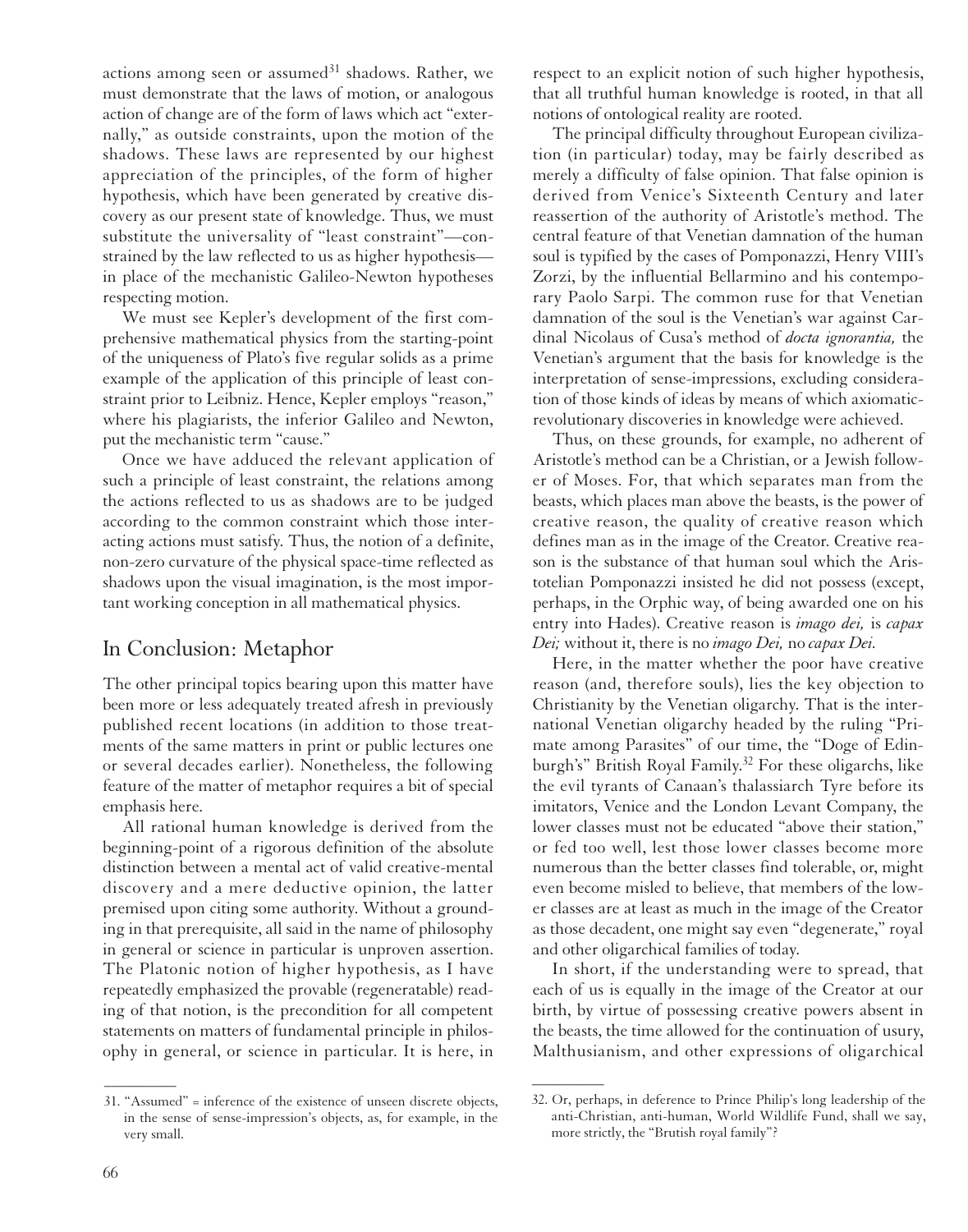degeneracy upon this planet might be greatly foreshortened. That, the oligarchy of this planet will not tolerate. Hence, the perpetuation of the Venetian Party, whose current headquarters is generally considered to be London's financial center, the monarchy, and the lackeys who attend to those reputed potencies.

Putting this point most inelegantly (but without error), the rise of the human species' potential population-density above that of the higher apes is due entirely to what are fairly, if loosely described as improvements in culture, improvements which are entirely the product of new ideas generated through mankind's capacity for the kinds of changes in ideas which formal logic must regard as "axiomatic revolutionary." *Man, unlike all other species,* is a species which reproduces itself through the production of ideas, ideas whose existence depends upon the special faculty, however mutilated, which exists even within those oligarchs who may deny its presence within themselves. Thus, the history of mankind is the history of ideas, a history which cannot be judged competently except by reference to that agency which all Aristotelian and analogous method implicitly denies to exist: creative reason, that which sets the existence of mankind above the beasts.

The consciousness of this distinction is the essential quality of the individual's ability to achieve a *valid* sense of personal identity. Whenever one either effects an axiomatic-revolutionary discovery, as in scientific hypothesis, or a comparable achievement in art, or, failing that, nonetheless re-experiences the act of such discovery by earlier scientific discoverers or creative Classical artists, one is participating in an idea, a principle which is itself of "world-historical" importance and benefit for all of humanity. In this way, and only in this fashion, can the individual participate in fulfilling the work of generations before, and contributing to the advancement of all humanity, present and future.

The person who has achieved a conscious sense of his or her participation in history through individual powers of creative reason, ceases to be an individual within the immediate, local here and now of a human herd, and becomes consciously a participant in humanity as a whole. That person is no slave, no serf. That person is qualified to vote intelligently, to speak in the councils of self-government, and to be elected to responsible office in those processes of self-government, or some other executive function in society. In a prudent society, no lesser qualification is demanded as prerequisite for the individual's performance of any among those functions. Without such qualifications, the individual is a tragic wretch, either perhaps a Don Quixote, living shrewdly in a world of fantasy, or, a Sancho Panza, who could never govern an island, because his head cannot govern the passions below his own waistline.

For such reasons, since Paolo Sarpi and his faction elected it were better to take over and corrupt the new institutions of science, rather than seek to suppress them by brute force, the principal concern of Sarpi and his followers has been to work toward the general "dumbing down" of the human species through the exclusion of all consideration of the creative principle of discovery from the mathematical and related representations of science. Sarpi played a direct hand in arranging this practice, through such assets as Galileo, Robert Fludd, and Francis Bacon. Descartes and Newton typify the long list of intellectually corrosive, Venice-controlled figures in the history of actually and putatively scientific institutions. In the Eighteenth Century, the Berlin Academy's Voltaire, Maupertuis, Algarotti, Euler, Lagrange, Lambert, and the French Encyclopaedists typify those corrupted figures of influence operating within scientific institutions directly under the control of Venice intelligence agents, such as Conti and Algarotti, to the purpose of eliminating the heritage of Cusa, Leonardo da Vinci, Kepler, and Leibniz from science. Immanuel Kant, the Marquis de LaPlace, Augustin Cauchy, and the circles of Germans and others under the control of Britain's Lord Kelvin, typify the continuation of this Venice tradition during the Nineteenth Century.

Thus, because of the influence of Paolo Sarpi's cult of empiricism, and kindred influences, one of the more popular hallmarks of pseudo-scientific practice is that tactic employed by the ever-juvenile *idiot savant,* John Von Neumann, in his own and Oskar Morgenstern's *The Theory of Games and Economic Behavior,* in which the authors premise Von Neumann's entire dogma upon the axiomatics of a "Robinson Crusoe model."33 Similarly, the naive, or miseducated student of science, deludes himself that his observation of the "repeatability" of a phenomenon is in the nature of scientific proof, or, similarly, that science is statistics. The failure to see one's individual self as *imago Dei* and *capax Dei* in terms of consciousness of generation of hypothesis by means of creative mental acts, is the key to toleration of a quality of academic serfdom, is key to the unfortunate condition of a man who might have become a scientist if he had met the first prerequisite, of knowing himself to be in the living image of the Creator by virtue of conscious deployment of his own creative powers of hypothesis.

The "Robinson Crusoe" model was directly a reflection of the influence of the Sarpi school's version of Aristotelian empiricism, the dogmas of Francis Bacon, Galileo Galilei, Thomas Hobbes, René Descartes, John

<sup>33.</sup> John Von Neumann and Oskar Morgenstern, *The Theory of Games and Economic Behavior,* 3rd ed. (Princeton, N.J.: Princeton University Press, 1953), chap. 1, "Formulation of the Economic Problem," pp. 1-43.